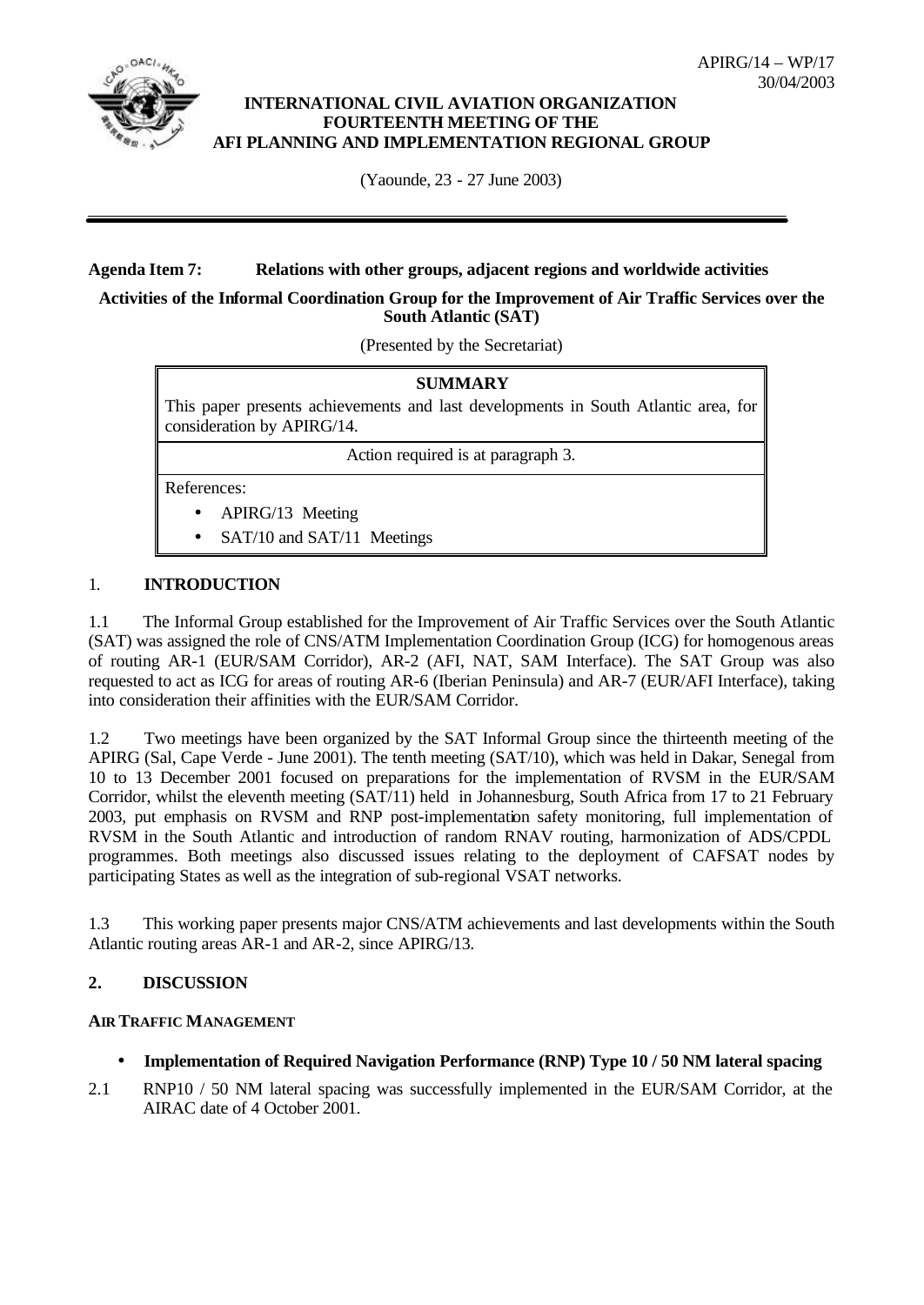# • **Implementation of a Reduced Vertical Separation Minimum (RVSM)**

2.2 RVSM was successfully implemented in the EUR/SAM Corridor at the AIRAC date of 24 January 2002.

## • **Full implementation of RVSM in the SAT area**

2.3 The SAT Group agreed to achieve full implementation of RVSM in the South Atlantic coinc identally with the CAR/SAM Region in January 2005.

## • **Pre-implementation safety assessments**

2.4 In view of the implementation of RNP10/50 NM and RVSM, the SAT Group agreed to establish a monitoring agency, SATMA, hosted by AENA, Spain. Related safety assessments were conducted in cooperation with Aeronautical Radio, Inc. (ARINC). A target level of safety (TLS) of  $5x10^{-9}$  was adopted for the EUR/SAM Corridor.

### • **Post-implementation safety monitoring/assessments**

2.5 SATMA is carrying out RNP10/50 NM and RVSM post-implementation monitoring activities, in coordination with ACCs. A common reporting format was developed to this effect. Monitoring activities include ATC non-approved deviations to be investigated and ATC approved deviations attributable to weather conditions.

2.6 It was agreed that SATMA monitoring duties, responsibilities and procedures should be harmonized with global guidance developed by the Separation and Airspace Safety Panel (SASP). Feasibility of a relevant and appropriate cost recovery mechanism to ensure sustainability of SATMA safety monitoring/safety assessment activities is under consideration.

### • **Implementation of random RNAV routing**

2.7 The SAT Group established a study group to carry out studies and preparatory activities in view of the implementation of random RNAV routing in the South Atlantic in 2005.

### • **Review of the lack of flight plans and proposals of remedial actions**

2.8 The SAT Group noted with concern that missing plans still remained a topical issue in the EUR/SAM Corridor, despite valuable efforts that have been made by States to implement reliable communication facilities using CAFSAT network, and concluded that further investigations were necessary to eliminate this outstanding, of which communication-oriented investigations.

#### **COMMUNICATIONS**

#### • *Implementation status of CAFSAT network*

2.9 Achievements in this field concern the development of the CAFSAT network. Brazil (Recife), Cape Verde (Sal), Spain (Las Palmas) and Senegal (Dakar) have already implemented their nodes. The South African node in Johannesburg is being tested, whilst the implementation process is underway in Portugal (Lisbon and Santa Maria).

#### • *Expansion of CAFSAT network to cater for all AFS requirements within the SAT Region*

2.10 The SAT Group explored possibilities of expanding the CAFSAT network in order to cater for AFS requirements, especially ATS/DS requirements: Atlantico ACC/Luanda ACC, Dakar Oceanic ACC/Piarco ACC and Dakar Oceanic ACC/Rochambeau ACC. The Group post-poned discussions on the link Atlantico/Luanda as Angola did not attend SAT/10 and SAT/11 meetings. Concerning the links *Dakar Oceanic/Piarco and Dakar Oceanic/Rochambeau,* the SAT Group was of the view that, due to the very low traffic between these FIRs, it could anticipated that cost/benefit aspects will not be in favour of implementing CAFSAT nodes in Trinidad – and - Tobago and French Guyana. Currently, the ATS/DS links between Dakar Oceanic and these two ACCs utilize public telephone services (PSTN).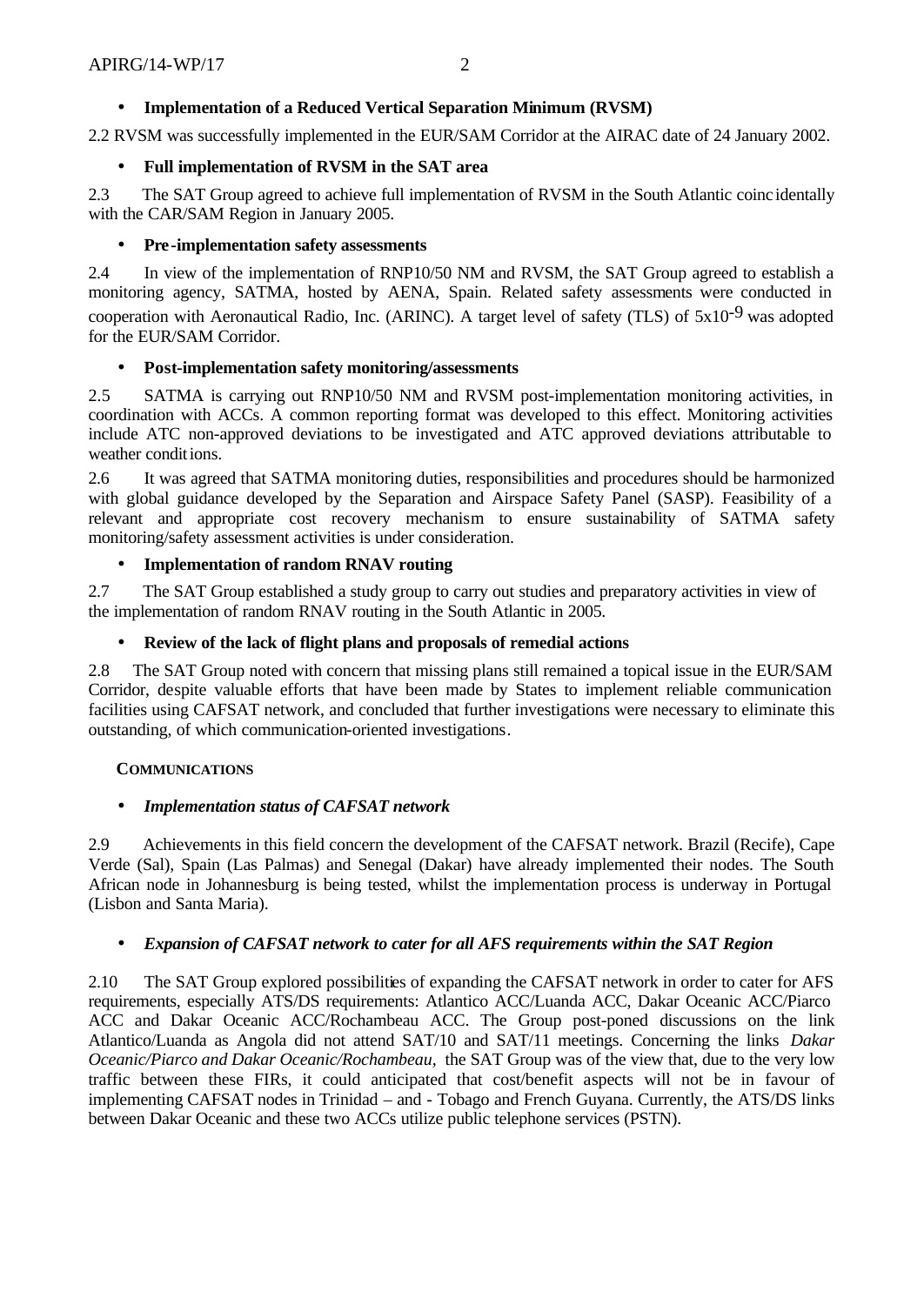# • *Review of the results of the test on VSAT double hop link*

2.11 The SAT Group welcomed the initiative taken by Cape Verde and Spain therefore to carry out double hop trials between Las Palmas and Sal ACCs in order to ascertain the ability of such a link to meet ATS/DS requirements. The propagation times of 387 milliseconds (one hop) and 677 milliseconds (two hops) have been reported, voice quality being subject to operational validation by air traffic controllers.

2.12 The SAT Group also noted the implementation of an operational double hop link by Spain and ASECNA, to cater for ATS/DS requirement between Las Palmas and Nouakchott, by using Nouakchott/Dakar leg on AFISNET and Dakar/Las Palmas leg on CAFSAT.

#### • **Interconnection/Interoperability of the existing VSAT networks (CAFSAT, REDDIG, AFISNET and SADC network)**

2.13 The SAT Group felt that consolidation of services on a limited number of space segments could facilitate the interconnection of existing/planned networks and their interoperability, and considered proposals in this respect, of which the use of a single transponder on INTELSAT Satellite IS 10-02 to be launched in 2003, covering the entire AFI Region and the EUR/SAM Corridor.

### • **Extension of VHF radio coverage within Dakar Oceanic FIR using a remote VSAT node located Cape Verde Archipelago**

2.14 At its tenth meeting, the SAT Group recommended the extension of VHF radio coverage within Dakar Oceanic FIR using a remote VSAT station located in Cape Verde, in accordance to AFI/7 Recommendation 5/12c.

2.15 To this effect, administrative coordination and technical preparations are being carried out by States and Organizations concerned.

#### **NAVIGATION**

# • **Use of AFISNET and CAFSAT networks to support GNSS**

2.16 The SAT Group was informed that Dakar/Las Palmas link on CAFSAT was instrumental for EGNOS Test Bed data transfer between Dakar reference and monitoring station (RIMS) and the Central Processing Facility (CPF) in Honefoss<sup>1</sup> (Norway), using the communication infrastructure connecting Spain RIMSs in Majorca, Malaga and Great Canary to the same CPF.

#### **SURVEILLANCE**

l

# • *Sharing of ADS data between selected ACCs*

2.17 The SAT Group monitored ADS/CPDLC trials conducted by Spain (Canary Islands), including the sharing of data between Las Palmas ACC and Sal ACC in Cape Verde. In this connection, personnel training sessions have been organized for technical staff and air traffic controllers, and a workstation has been installed in Sal ACC for controllers to monitor ADS and radar signals to be sent by the ADS/CPDLC system in Las Palmas. The SAT Group recommended participation of all FANS 1/A - equipped aircraft operating in the EUR/SAM Corridor. Guidance material for use by aircraft operators was developed and made available for this purpose on SATMA Website (**www.satmasat.com**).

<sup>&</sup>lt;sup>1</sup> The link Dakar/Honefoss meets the requirement for transmission delays (< 1 sec.).